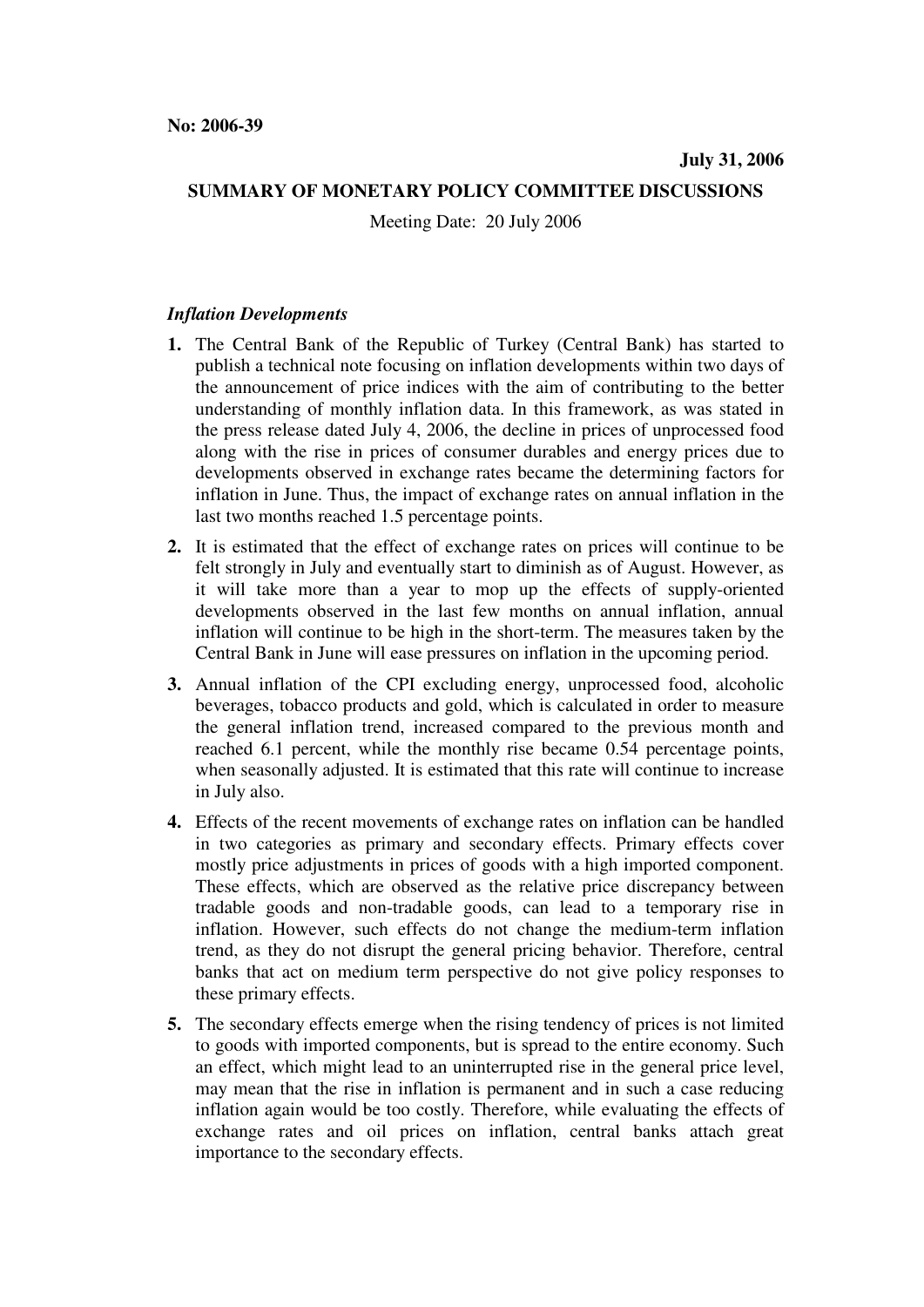**6.** The secondary effects arise mainly through expectations. Therefore, the recent developments in inflation expectations have become more significant. The supply-oriented shocks that had significant pressure on inflation along with the rapid depreciation of the national currency have disrupted inflation expectations. In other words, the risk of disrupting pricing behavior of the entire economy has emerged. No significant improvement was observed in medium-term expectations as of the first half of July. Even if it is expected that the recent decisions of the Committee will contribute to improving expectations and curbing secondary effects, there is still the need to adopt a cautious stance.

## *Outlook and Factors Affecting Inflation*

- **7.** By increasing the tendency to avoid risks, the recent fluctuations in financial markets are naturally reducing banks' appetites to provide credits. Moreover, the rise in short-term interest rates that also boosted the costs of funding stands as a factor that could tighten the supply of credit. The Central Bank sterilized the excess liquidity in the market via weekly and bi-weekly New Turkish lira (YTL) deposit purchase auctions as well as via foreign exchange sales auctions, which led to a decrease in the amount of funds banks can convert to credits. This development stands as another factor that might tighten the supply of credit.
- **8.** The rise in credit interest rates in the recent period leads to a decline in the amount of credit demanded. The slowdown in credits, which is expected to be observed in line with the rise in interest rates, emerges with a time lag due to the rigidities in financial contracts. Nevertheless, considering the recent credit developments, it can be said that the rate of increase in consumer credits tends to slow down. In light of currently available information, the slowdown in the rate of increase in credits is expected to become more significant in the upcoming period.
- **9.** Recent developments in financial markets have once again underlined the significance of proper risk management by banks, households and firms under the floating exchange rate regime. In the forthcoming period, the Central Bank will continue to closely monitor banking and credit developments in terms of both financial stability and price stability.
- **10.** Along with the slowdown in credits, the upcoming three-month tendency of domestic market orders and sales indicators from the Business Tendency Survey (BTS) also showed declines in May. Supporting these indicators, domestic sales of automobiles rapidly decreased in June compared to the previous month. Besides, the Consumer Confidence Index also registered a decline.
- **11.** Meanwhile, it is anticipated that net foreign demand will follow a strong course and especially the activity in the production of the export-oriented private manufacturing industry will continue strong due to continued global growth and the depreciation of the YTL. The fact that the Real Sector Confidence Index has not registered a significant decline by June and the capacity utilization rates especially in exports-oriented sectors remained at high levels during the same period also supports this anticipation.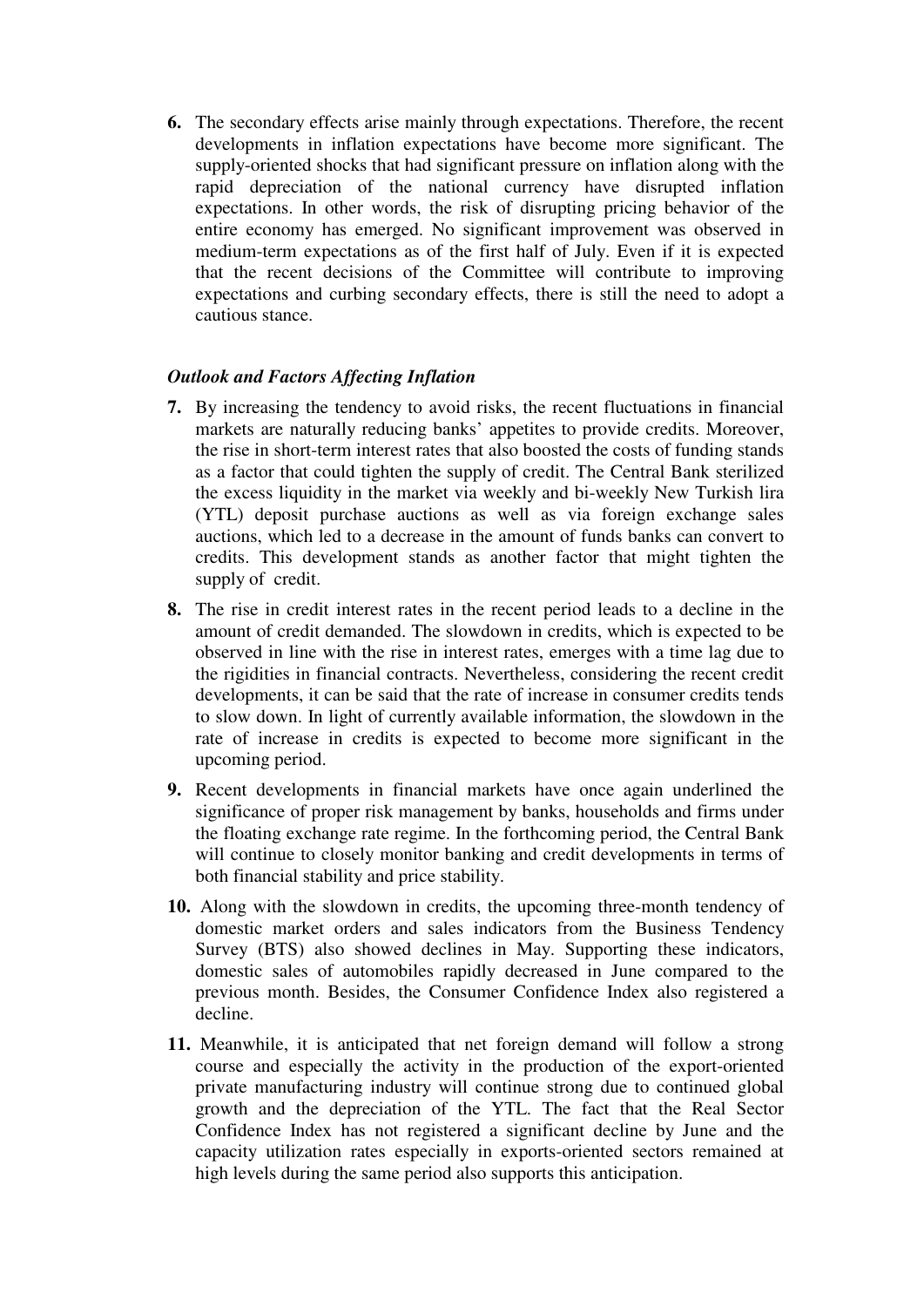- **12.** As a result, although the Committee projects that domestic demand will lose pace in the second half of the year due to the fluctuations observed in financial markets in May and June and the monetary policy decisions taken, it also expects the strong course of net foreign demand to restrain the slowdown in the economic activity. Nonetheless, taking the economic activity as a whole in view of sectors sensitive to domestic demand such as the services sector, it is anticipated that the decrease in domestic demand will be more determined than the increase in net foreign demand, and thus the contribution of demand conditions to the disinflation process will continue in an accelerated manner in the second half of the year.
- **13.** The fact that no significant decline was observed in investment tendency in the recent period is seen as a favorable development in terms of the continuation of productivity increases. This outlook is anticipated to help keep the secondary effects of exchange rate movements limited. However, there is still a need to remain cautious regarding inflation given that the oil and other commodity prices are still increasing and the expectations are not yet in line with the medium-term targets.
- **14.** Being focused on the 2007 year-end inflation target and taking all these factors into account, the Committee decided to move toward a measured tightening of monetary policy and raised policy rates by 0.25 basis points. In light of the existing risks, the Committee considers that the cautious stance is very likely to continue for some time. Under this cautious stance, the downward trend in inflation is expected to be significant in the second quarter of 2007.
- *15.* There is no doubt that the control of the secondary effects mentioned above will depend mainly on the continuation of fiscal discipline and structural reforms. In particular, in order to attain medium-term targets it is of critical importance that medium-term inflation targets are taken into account in the incomes policy and that the need for unprogrammed public price and tax adjustments is precluded by respecting the limits of budgetary expenditures.

## *Risks*

- **16.** The probability of crude oil prices climbing further continues to be an important risk factor for inflation. As before, the Central Bank will not respond to the primary effects of increases in oil prices. However, it is also true that, along with the deterioration of expectations recently, it became necessary to be more cautious about the secondary effects of oil prices. Should the developments in oil prices affect medium-term inflation expectations adversely or start to disrupt pricing behavior, necessary policy measures will be taken.
- **17.** The main development that marked the economic conjuncture in the recent period is the fluctuations in financial markets, which emerged due to the change in international liquidity conditions. Central banks of developed countries may continue the tightening process because of the concerns about inflation and the extent of further tightening is not clear at this point. This outlook has increased the uncertainties in the global liquidity conditions. The rapid changes in global risk appetite and the possible fluctuations in the global